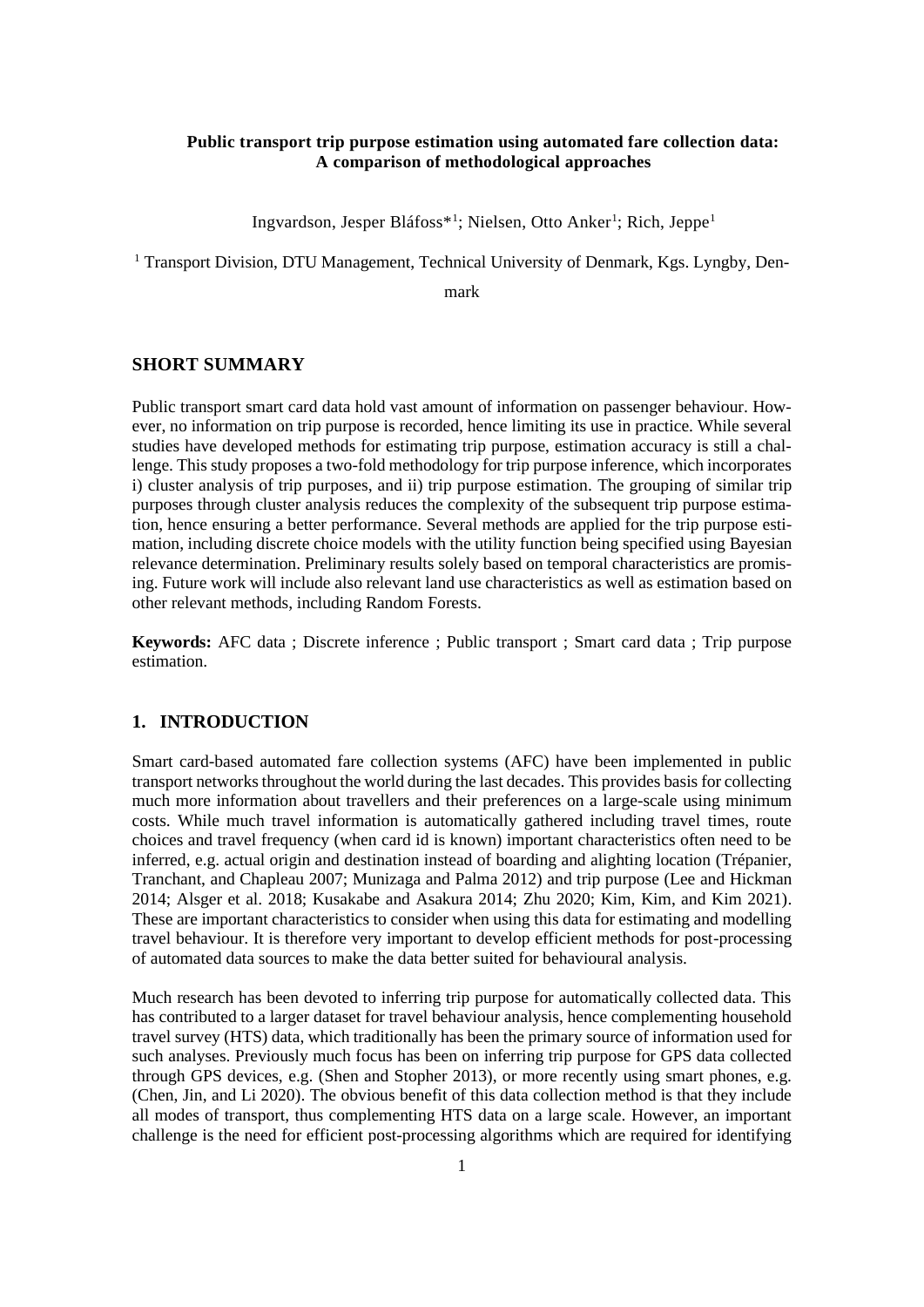trip segments and transport mode used. The multiple steps required during post-processing before arriving at complete data including trip purpose makes it advantageous to consider other data sources, such as readily available AFC data from public transport. While only covering public transport trips, this data already include the trip chain within the public transport network including boarding and alighting location. This allows for using a readily available dataset for trip purpose inference, thus creating a large-scale dataset for behavioural analysis.

This study contributes to existing literature by proposing a more efficient framework for estimating trip purposes for AFC trips based on household travel survey (HTS) data. More specifically, we propose to group similar trip purposes based on clustering analysis using spatio-temporal trip characteristics rather than using the often large number of trip purposes directly from HTS data. While the grouping of trip purposes that share similar characteristics will reduce the level of detail of the final trip purpose estimation, it has the advantage of reducing the complexity of the subsequent inference model, thus likely resulting in better performance when applied to the AFC data. In addition, the final study will compare the performance of several trip purpose estimation methodologies, including discrete choice models and machine-learning techniques.

## **2. METHODOLOGY**

The proposed model framework consists of three parts, i) clustering of trip purposes, ii) development of an inference model for estimating trip purposes of trips in HTS data, and iii) application of the inference model on AFC data. While it is possible to evaluate the performance of the trip purpose inference model directly as the trip purpose is known for HTS data, this is not possible in the final step using AFC data. Hence, this is proposed done aggregately by comparing the trip purpose splits of the AFC and HTS data.

## *2.1 Clustering of trip purposes*

Most HTS data include a large variety of trip purposes. It will therefore be reasonable to group trip purposes to reduce the complexity of the inference model. The main advantage of this is that the performance of the inference model is expected to improve. This might be at the expense of less details in the trip purpose inference. However, this is suggested as an improvement considering that better prediction accuracy of a simpler trip purpose categorisation is preferred over worse prediction accuracy of a more advanced categorisation. Notably, a more advanced categorisation will result in larger difficulties in separating trip purposes that share similar characteristics. This might not be necessary when using the resulting data for travel behaviour analysis or transport models, which often have fewer trip purpose categories than often reported in HTS data.

The framework proposed in this study is to apply hierarchical clustering analysis (HCA) on the HTS data based on spatio-temporal characteristics of the trips. These are characteristics that are highly linked to various activity types while being simple to implement in a clustering algorithm. Several trip characteristics and indicators calculated for each trip purpose were considered and tested, including the time of travel (e.g. day and hour), time spent on destination (e.g. time between consecutive trips), and land use information at destination (e.g. land use type, number of workplaces and inhabitants at destination). This resulted in the use of the following indicators: i) average trip departure time, ii) average time spent at destination, iii) the share of trips performed on weekdays, and iv) the ratio between workplaces and inhabitants at the destination.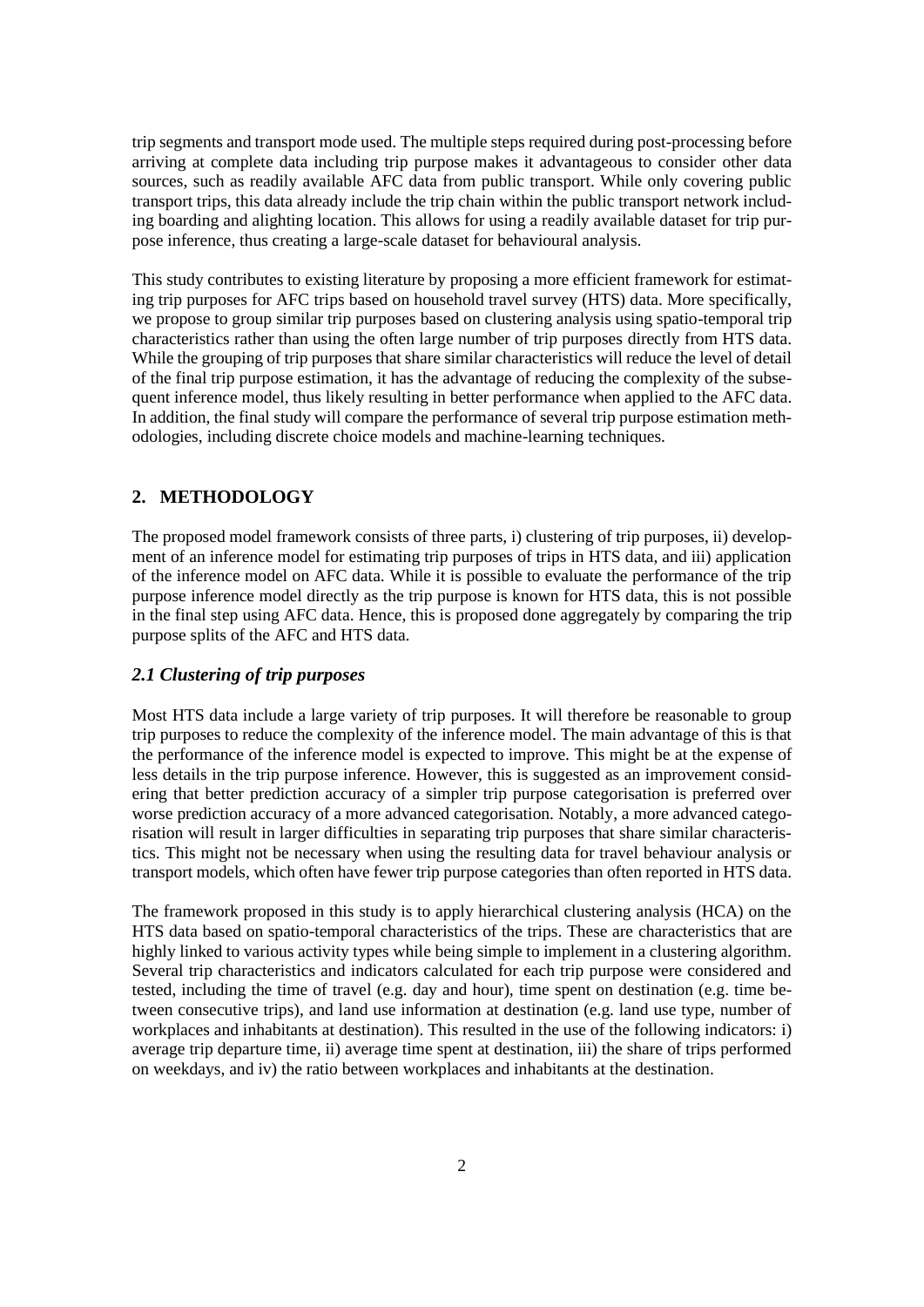### *2.2 Trip purpose inference model estimation*

We will test three methods for estimating the trip purposes. First, discrete choice models based on an automatic method for specifying the utility functions of the various trip purposes based on Bayesian relevance determination of the variables (including interactions) from the dataset (Rodrigues et al., 2020). This allows for automatic selection of the key spatio-temporal variables in the HTS data, which are correlated with each of the trip purposes. This can be compared directly to specifying the utility functions based on simple backward elimination. Second, we will test a novel approach based on embeddings, which is advantageous in efficiently reducing large sets of categorical/binary variables to a lower dimension vector of continuous numbers while simultaneously considering the individual relationships between the original categorical variables. As the transformation of the original variables to a continuous vector representation is performed with explicit consideration of the goal of inferring trip purpose this method might perform better than previously applied methodologies. Lastly, as several studies found Random Forest models to perform better than alternative approaches (Ermagun, Fan, Wolfson, Adomavicius, & Das, 2017; van Dijk, 2018), we will compare our results to such approach.

#### *2.3 Trip purpose inference model application*

Considering that the AFC data is longitudinal it holds more information than is available in the HTS data. This allows for incorporating a final step in the trip inference model in which a set of travel characteristics are identified for each user in the AFC data, e.g. most used stops/stations. This information is used to update the trip purpose estimated by the inference model based on a set of relevant rules.

## **3. CASE STUDY AND DATA**

The methodology is applied on data from the Greater Copenhagen area, which represents a region where public transport has a market share of 10-20% dependent on trip purpose (Christiansen and Skougaard 2015). The main dataset for the trip purpose estimation is the Danish national travel survey, which included 14,714 public transport trips for the period 2006-2019. While the travel survey data include detailed background information on respondents we only use information that can be re-generated for the AFC data, i.e. the spatial and temporal trip data. This includes the trip departure time and time between consecutive trips (time spent at destination/activity), which is taken directly from the HTS data. In addition, we collected land use data consisting of a categorical land use type as well as population and amount of workplaces, all in GIS zone layers. For each public transport stop the corresponding land use type and population and job density could be included. Job density could be used both aggregately and specified for nine different job types.

The AFC data used in this study is the Rejsekort data from the Greater Copenhagen area. This AFC data includes full information on the entire public transport trip, as it is validated at the boarding stop, potential transfer stops and at the alighting stop. This ensures the full route of the passenger within the public transport system. The dataset for 2019 includes more than 120 million trips, which corresponds to approximately 50% of all public transport trips in 2019 (Christiansen and Baescu 2021). However, the sample is biased due to elderly, students, and commuters using public transport on a daily basis can use other types of ticket products at a lower fare. Hence, the sample includes irregular travellers and those that use public transport up to a few times per week (Eltved et al. 2021).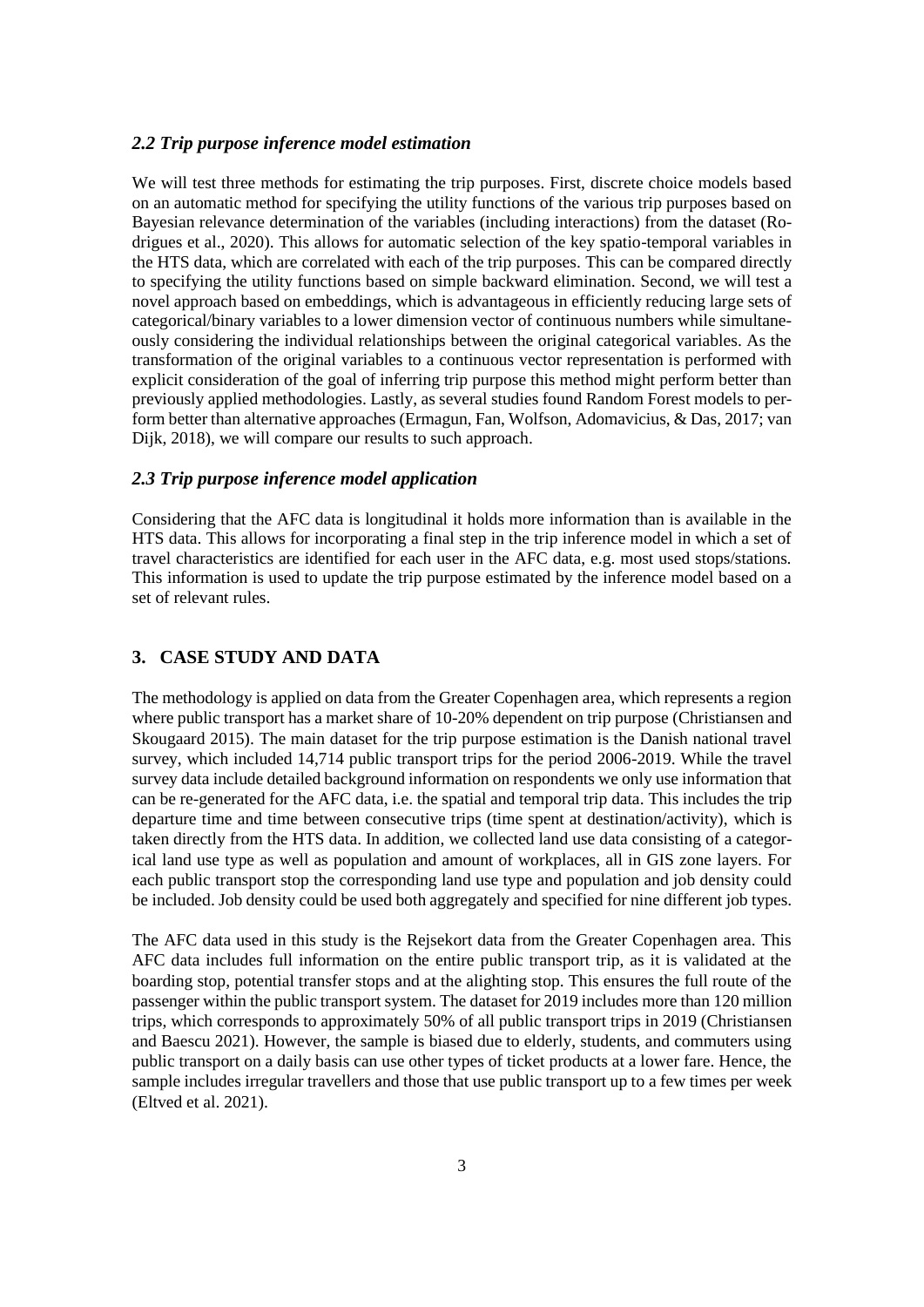#### **4. RESULTS**

The preliminary results are based on temporal trip characteristics and limited spatial characteristics, as detailed spatial characteristics were not available yet. Table 1 shows the results of the HCA based on i) trip departure time, and ii) time between consecutive trips, resulting in six trip purpose categories.

| <b>Trip purpose</b>   | No of obs | <b>Cluster</b> | <b>Name</b>          | No of obs |  |
|-----------------------|-----------|----------------|----------------------|-----------|--|
| Work                  | 2,709     | 1              | $W(\text{ork})$      | 2,709     |  |
| Education             | 1,268     | $\overline{2}$ | Edu(cation)          | 1,268     |  |
| Shopping              | 1,161     | 3              | $\text{Shop}($ ping) | 1,422     |  |
| Healthcare            | 261       | 3              |                      |           |  |
| Pick-up/bring persons | 160       | 4              | Vis(its)             | 1,262     |  |
| Private visits        | 1,102     | 4              |                      |           |  |
| Pickup/bring stuff    | 93        | 5              |                      |           |  |
| Other errands         | 139       | 5              |                      |           |  |
| <b>Sports</b>         | 274       | 5              |                      | 1,757     |  |
| Entertainment         | 883       | 5              | Lei(sure)            |           |  |
| Vacation, excursion   | 59        | 5              |                      |           |  |
| Private meeting       | 152       | 5              |                      |           |  |
| Other leisure         | 157       | 5              |                      |           |  |
| Home                  | 6,296     | 6              | H(ome)               | 6.296     |  |

| Table 1: Overview of travel survey data used for the trip purpose inference model- |      |  |  |
|------------------------------------------------------------------------------------|------|--|--|
|                                                                                    | ling |  |  |

Subsequently, two trip purpose inference models were estimated based on discrete choice models using i) simple backward elimination, and ii) Bayesian relevance determination. The models were trained on 80% of the sample data (11,833 observations) drawn randomly before testing the inference models on the test dataset (2,881 observations). The results are shown in Tables 2 and 3.

| Real / predicted | W     | Edu      | <b>Shop</b> | Vis   | Leis  | $\bf H$ | <b>Sensitivity</b> |
|------------------|-------|----------|-------------|-------|-------|---------|--------------------|
| Work             | 394   | 63       | 4           | 9     | 24    | 37      | 531 (74%)          |
| Education        | 73    | 107      | 3           | 5     | 20    | 10      | 218 (49%)          |
| Shopping         | 6     |          | 172         | 0     | 64    | 54      | 301 (57%)          |
| <b>Visits</b>    | 14    | 10       | 21          | 13    | 49    | 134     | 241 (5%)           |
| Leisure          | 15    | 11       | 61          | 11    | 157   | 111     | 366 (43%)          |
| Home             | 14    | 4        | 27          | 9     | 40    | 1,130   | 1,224 (92%)        |
| Precision        | 516   | 200      | 288         | 47    | 354   | 1,476   | 2,881 (68%)        |
|                  | (75%) | $(54\%)$ | $(60\%)$    | (28%) | (44%) | (77%)   |                    |

**Table 2: Confusion matrix for trip purpose inference based on backward elimination**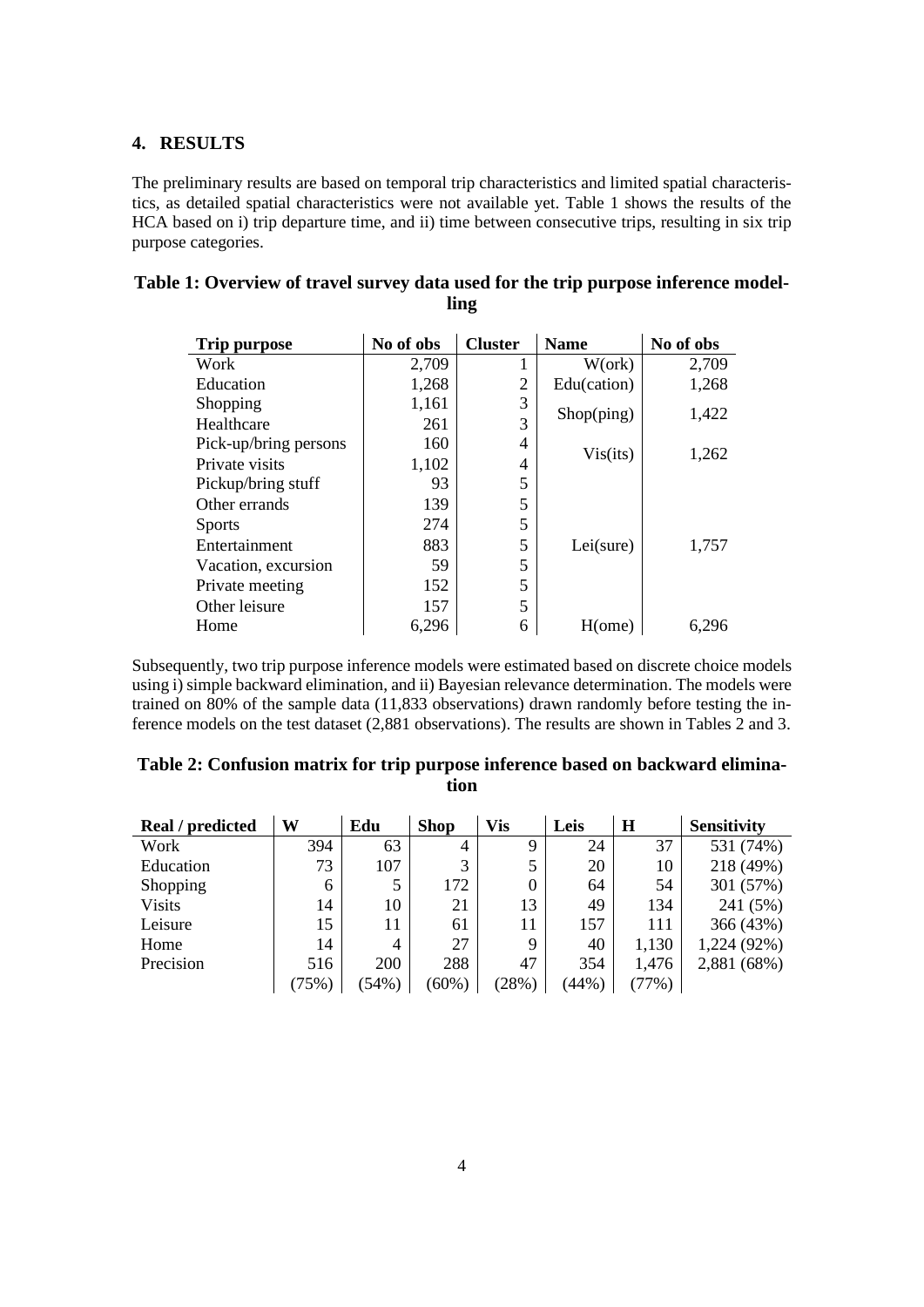| Real / predicted | W     | Edu      | <b>Shop</b> | <b>Vis</b> | Leis  | H     | <b>Sensitivity</b> |
|------------------|-------|----------|-------------|------------|-------|-------|--------------------|
| Work             | 384   | 64       | 10          |            | 21    | 47    | 531 (72%)          |
| Education        | 79    | 107      |             | 3          | ⇁     | 11    | 218 (49%)          |
| Shopping         | 16    | 8        | 155         |            | 49    | 72    | 301 (52%)          |
| <b>Visits</b>    | 17    | 10       | 23          | 24         | 32    | 135   | 241 (10%)          |
| Leisure          | 37    | ⇁        | 99          | 15         | 80    | 128   | 366(22%)           |
| Home             | 15    | 5        | 26          | 27         | 38    | 1,113 | 1,224 (91%)        |
| Precision        | 548   | 201      | 324         | 75         | 227   | 1,506 | 2,881 (65%)        |
|                  | (70%) | $(53\%)$ | (48%)       | $32\%$     | (35%) | (74%) |                    |

## **Table 3: Confusion matrix for trip purpose inference based on Bayesian relevance determination**

The results show that promising results considering that no spatial characteristics were include yet. The estimation accuracy of commuting trips are highest at 70-74% accuracy for work- and home-bound trips. The remaining trip purposes are notably lower at 32-43%. The results are compared to related studies in Figure 1.



The related studies did not use similar trip purposes, so not all results can be compared consistently. However, the work- and homebound trips are estimated at a lower accuracy than competing studies whereas the remaining four categories are at similar or even better accuracy.

## **5. DISCUSSION AND FUTURE WORK**

As this is very preliminary work, future work will include adding detailed spatial information based on readily available GIS data. This was not possible to include before the deadline of this short paper, but will be included in the final paper. In addition, additional estimations of the trip purpose inference models will be conducted, including using Random Forests and embeddings.

## **ACKNOWLEDGMENT**

The authors would like to thank Independent Research Fund Denmark (DFF) for funding this study as part of the International Postdoc funding program.